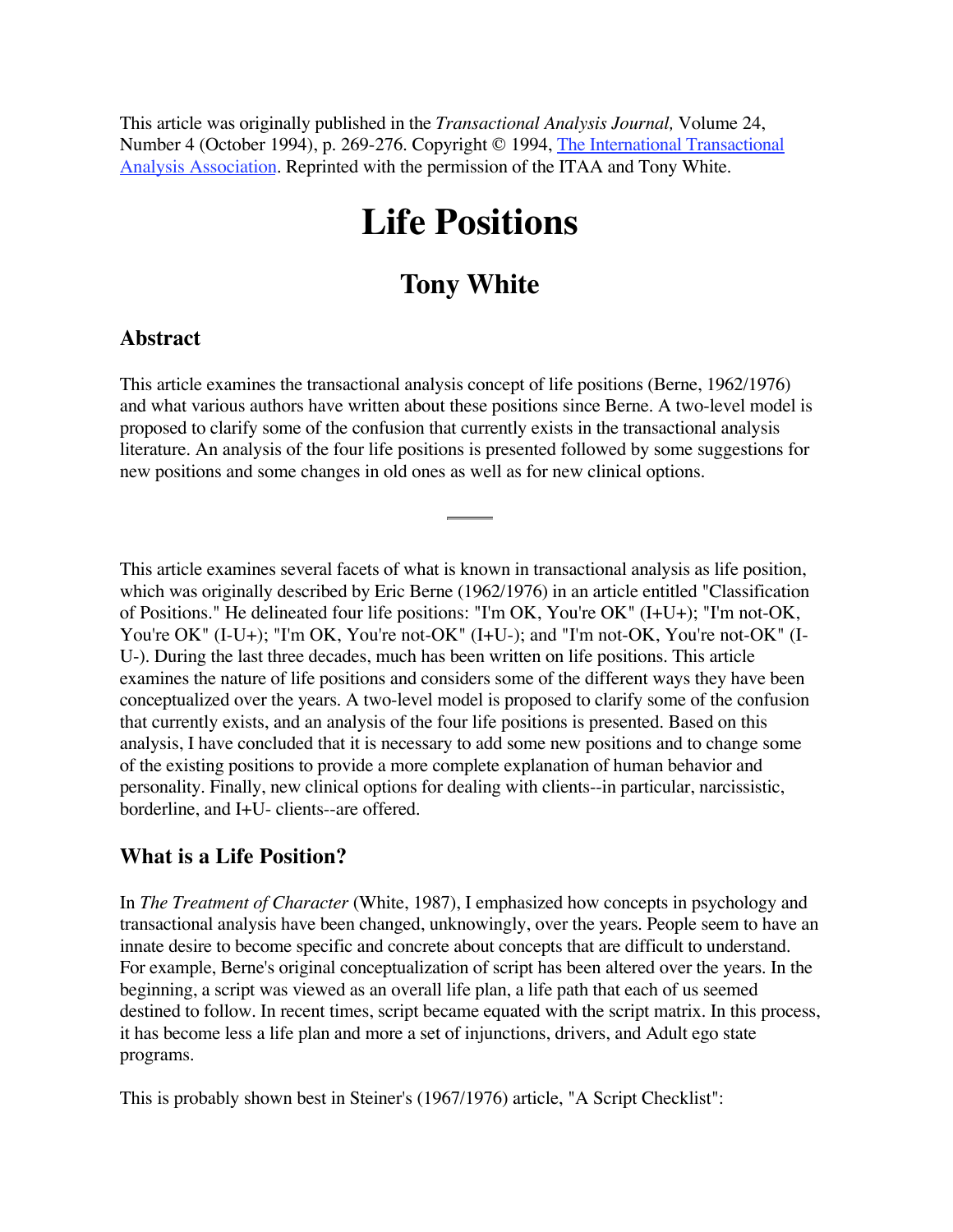Because of the various referents given to the word script, it is suggested that script properly refers to this checklist and that ideally, when talking about a patient's script, the observer is referring to the whole checklist rather than to one or a few of the items. (p. 30)

This, I contend, is a clear example of how the whole is more than the sum of its parts. Although the injunction, program, payoff, and so on are all integral parts of the script, they do not explain it as it was originally conceptualized. Script is more, or different than, just the checklist.

A similar process has occurred with the concept of life positions. Early on, two articles (Berne, 1962/1976; Haiberg, Sefness, & Berne, 1963/1976) described life position as a total life direction or a person's overall life destiny. This is similar to what Eric Berne called someone's life script theme. Berne (1962/1976) stated, "Every game, script, and destiny then, is based on one of these four basic positions" (p. 3).

By now, this conceptualization of life positions has generally been lost. Instead, people tend to equate life positions with the OK Corral (Ernst. 1971). It was Ernst's article, in fact, that was largely responsible for this change. As Stewart and Joines (1987) said:

Each of us arrives in adulthood having written a script based on one of the four life positions. But we don't stay in that position every hour of the day. Minute by minute, we shift between positions.

Franklin Ernst has developed a way of analyzing these shifts. He calls it the *OK Corral.* (p. 119)

This view of life positions is quite different from Berne's original conceptualization. One cannot change one's total life destiny rapidly, let alone minute by minute.

Woollams and Brown's (1978) concept of life position was similar to the one I am proposing. They suggested that life positions are fairly permanent and do not change easily. However, Ernst showed that people can behave in an I+U- position at home, then go to work and be I-U+ with the boss, and later that evening be I+U+ with a boyfriend or girlfriend. Woollams and Brown said that what Ernst was describing should be viewed as "feeling states" (p. 120). Separating what Ernst and Berne called life positions is helpful, but it does not appear to be enough, perhaps because both Berne and Ernst used the same terms.

What I am suggesting here is synonymous with my earlier work on "character" feelings and "temporary/surface feelings" (White, 1985a). It seems that Berne was talking about a characterlevel idea, and Ernst was talking about a surface-level, minute-by-minute concept. Consequently, I propose two types or levels of life positions as shown below: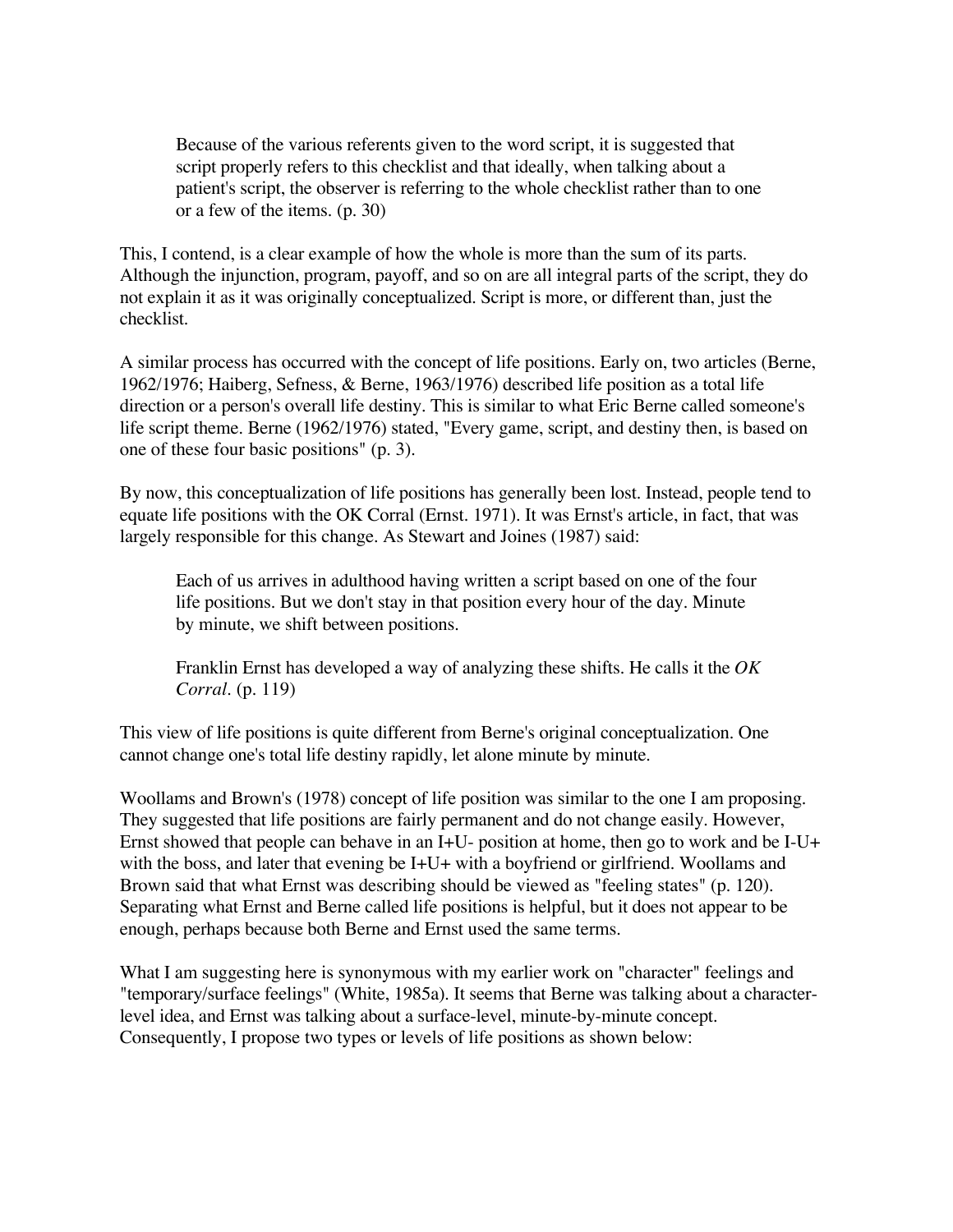#### SURFACE, MINUTE-BY-MINUTE LIFE POSITION

#### CHARACTER LIFE POSITION

#### Figure 1 Levels of Life Positions

A surface life position is temporary and changes many times each day. It may be reflected in the types of ego states or transactions that we use. Such positions can be chosen by free will, or they may be specific reactions to the environment. For example, at work someone might use many Critical Parent to Child transactions reflecting the I+U- position. However, when this person visits a domineering friend he may become quite sheepish, compliant, and feel downtrodden, all of which reflects a different life position of I-U+. This position is viewed as a reaction to the environment, and it demonstrates the nature of surface life positions. They are temporary, reactive, and can be controlled by conscious decisions.

Metaphorically, "underneath" these surface positions are the more basic character positions. These are not temporary, but far more permanent; they reflect the individual's basic character In most instances, each of us has a single character life position that we maintain for our entire lives. This position is resistant to influence from the environment and cannot be changed by free will or conscious decision alone. They represent the foundations on which the rest of the personality is built.

Figure 1 shows the character life positions underneath the surface, minute-to-minute life positions because, although an individual may have the entire range of life positions on the surface, he or she may consistently maintain one character position underneath.

As with the two levels of feelings, the two levels of life positions are not mutually exclusive. They can influence each other. The character life position will influence the amount of time and the ease with which one adopts a certain position at the surface level. For example, someone who is I-U+ at the character level will tend to use that most often at the surface level. particularly under stress. However, "allowers," "permissions," and the requirements of various daily situations lead each of us to use all the life positions in our daily lives.

One way to influence one's character life position is by doing things differently in everyday life. For instance, if one's character position is I-U+ one can make a social contract to engage in I+U+ behavior and transactions at work. If one persists with this new surface-level behavior, the Child ego state will slowly begin to alter its character position to one that is more I+U+.

## **What is OKness?**

This question seems crucial to any discussion on life positions. However, the transactional analysis literature shows a surprising lack of debate about and definition of this concept. For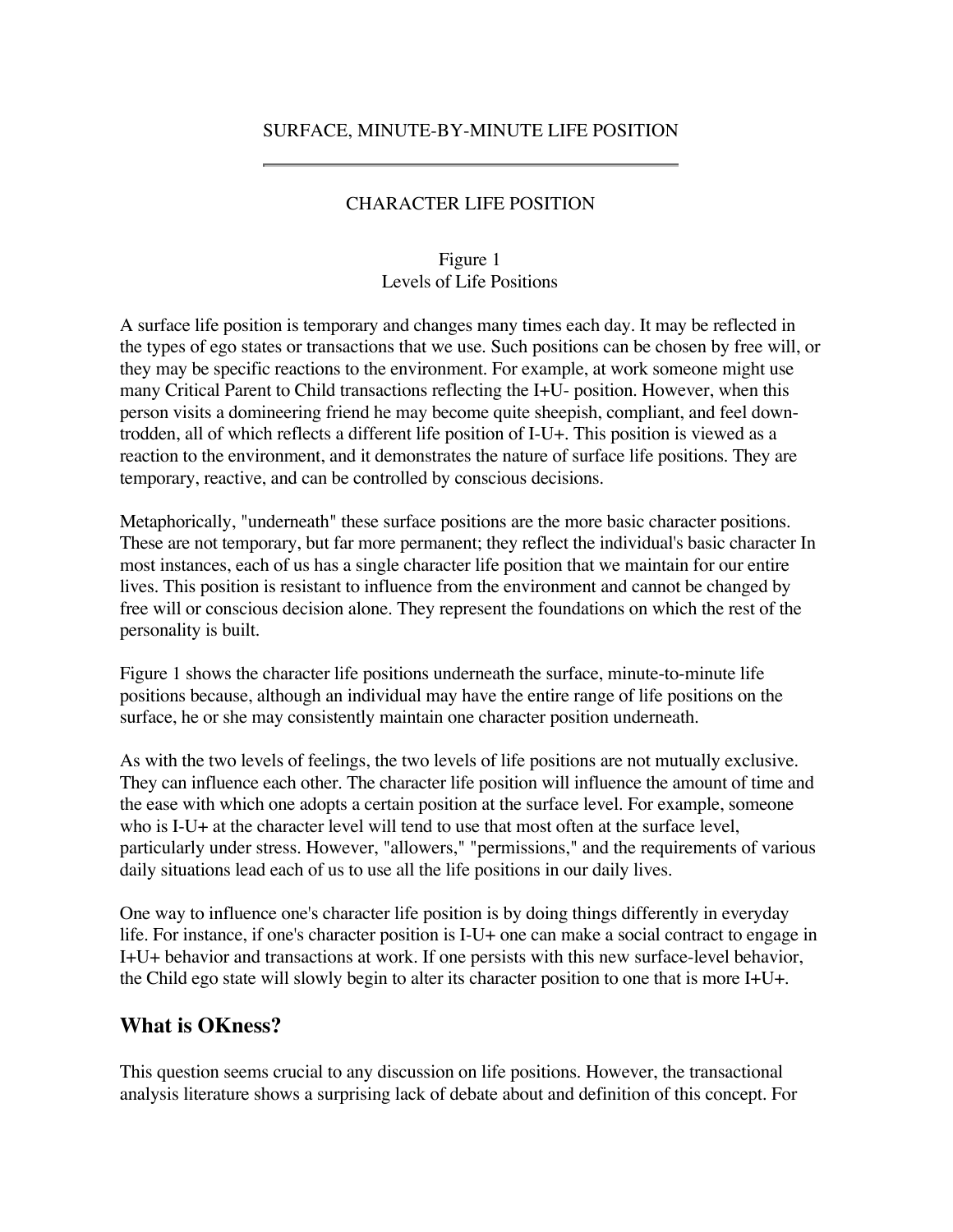example, Stewart and Joines (1987) seemed to define the degree of OKness a person feels as the "essential value" (p. 117) that one perceives in oneself and others. This implies that it is more than just behavior. Steiner (1974) gave a more philosophical definition of OKness. He said that Berne had a conviction and "'faith in human nature'" (p. 2) about the OKness of people. As a result, we all are OK, even those who commit the most heinous deeds. Such individuals are not responsible for their genes or early backgrounds and thus are OK, even though their behavior is not.

For his part, Novey (personal communication, March 1, 1994) sees OKness as meaning "I am an acceptable human being, with the right to live and meet my needs, and you are an acceptable human being with the right to live and get your needs met." For him, "rights" and "acceptability" are used in defining OKness. Finally, Harris and Harris (1985) saw OKness almost as a comparison of strength, power, and dependency between a child and his or her parents.

Obviously, none of these descriptions of OKness is right or wrong, and indeed, together they suggest all different aspects of OKness. However, for the purposes of this article, the definition of OKness that I am using is similar to Stewart and Joines's (1987): that is, the degree of OKness a person feels relates to the value he or she feels about self and others. This has both cognitive and feeling aspects, just as script injunctions involve a cognitive statement and a feeling that goes along with the cognition. We can think about the value we have for self and others while at the same time having a feeling about that value. Thus we have the experience of OKness as well as being able to see the OKness expressed through behavior.

I suggest viewing these two parts hierarchically, with feeling- and thinking-value aspects taking a more basic position than behavior. Most often the behavioral display of OKness will concur with the feeling value of OKness, although this is not always the case. For instance, some individuals show "I'm OK, You're not-OK" behavior, but their experience of OKness is quite different from what is suggested by the "I'm OK" part of the equation. In fact, I contend that they feel and believe that they are not-OK, but are trying to convince themselves that others are worse. In such cases the feeling and thoughts about OKness take precedence over the behavioral display.

With this definition in mind we can proceed to an examination of life positions.

## **The Psychological Positions**

When one looks at life positions, one is confronted with a nice, symmetrical theory. The four life positions fit well, in that the OKs and not-OKs cover the four possibilities in a systematic way. In addition, the OK Corral (Ernst, 1971) diagram shows four geometrically balanced quadrants. Although as humans we like things to be balanced and symmetrical, the question is whether a given theory is a good reflection of reality, or whether it is nice and balanced because people like it that way. In fact, reality more often than not is unbalanced and asymmetrical. I believe this is what happened with the theory of life positions, that is, the OK Corral should actually not be symmetrical and balanced. I propose that there are, in fact, seven life positions: three as currently described, one that needs altering, and three new ones.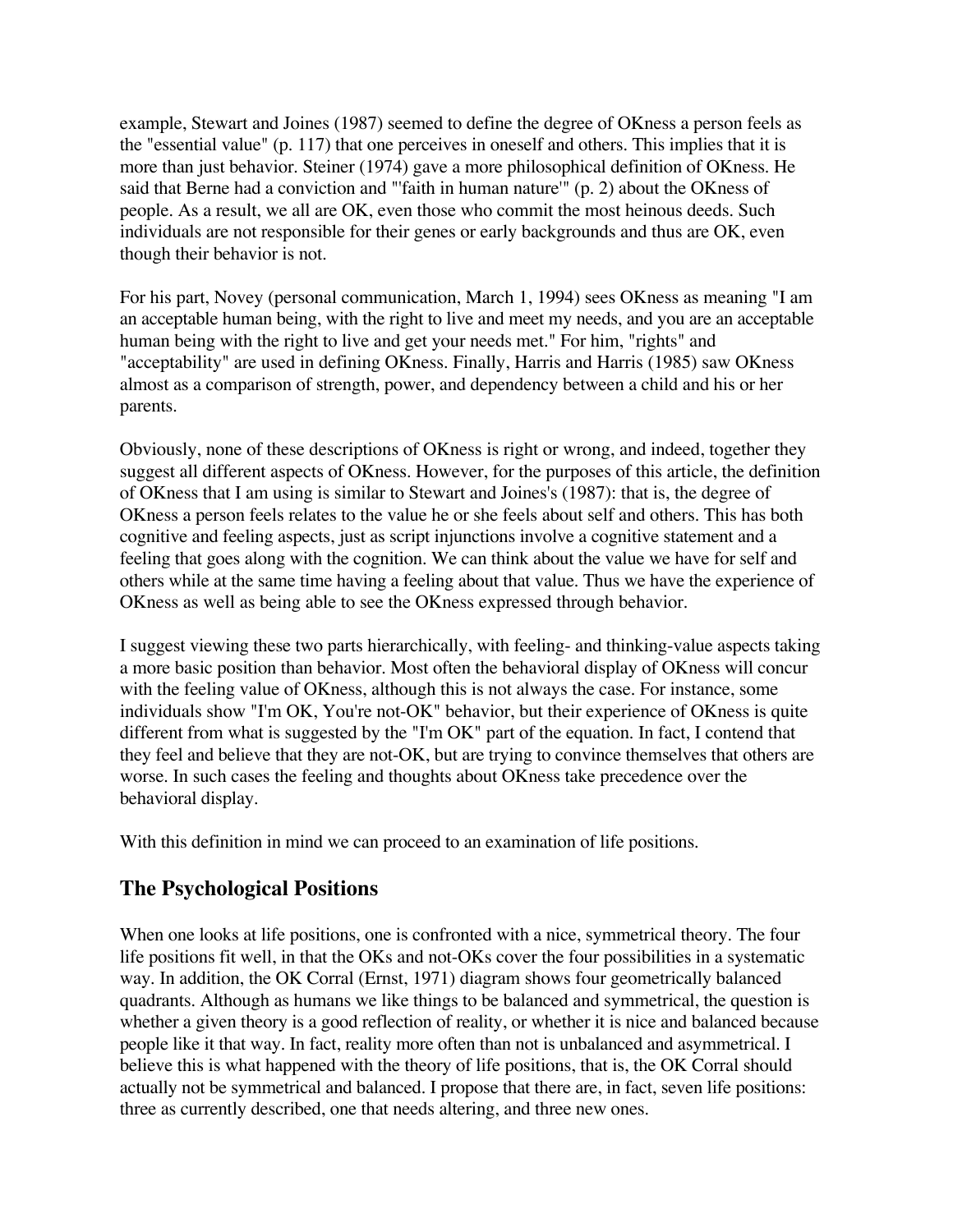## **Altering One Position**

The life position that I think should be altered is "I'm OK, You're not-OK." It is generally understood that for someone to believe that another person is not-OK, they must at some level believe that they themselves are not-OK. For example, Stewart and Joines (1987, p. 123) said "that I+U- is often a *defense* against I-U+." I recommend that the "I'm OK, You're not-OK" position be described as "I'm not-OK, but You're worse" (I-,U--). This more accurately describes how such an individual tries to perceive others as bad so he or she can feel good.

As mentioned earlier in my definition of OKness, this redefined life position is based on internal experience. The individual's experience is "I'm not-OK, but You're worse" (even though the feeling may be denied). However, from a behavioral point of view it looks as if the person is feeling I+U-. Even though the person may blame or discount others (i.e., I+U-), his or her belief or experience of self must be "I'm not-OK." This assumes that it is not possible to view others as not-OK unless one views at least part of one's self as not-OK.

From a therapeutic point of view, it is often counterproductive to suggest to someone that they are I+U-. They may almost enjoy or feel satisfaction at being thus diagnosed. However, to confront such a person with the diagnosis of "I'm not-OK, but You're worse" is far less palatable, and the desire for change is often heightened.

*Clinical Example:* Nathan, the 21-year-old son of a wealthy car dealer, was working his way up in his father's business and anticipating that he would eventually take it over and carry on its good name in the business community. One of Nathan's most obvious features was his arrogance. At work he was the boss's son, and he let his fellow workers know it. He had the use of any car in the business and would pick the most expensive to impress his peers and ladyfriends. He felt he was the prince of this new dynasty-in-the-making.

As he became familiar with TA, it became obvious to him that he was in the I+U- position. He liked this because it was further proof that he was better than others. "Yes, that's the way life is, and someone in my position should believe that," was Nathan's response to this diagnosis.

However, when confronted with the idea that this position is better described as "I'm not-OK, but You're worse," this was far less acceptable to Nathan. The idea of "I'm not-OK" did not fit or feel right to Nathan: "I know I am better than others, so how can I be not-OK?," he began to wonder. He was confronted with his own feelings of not-OKness about himself. This led to more work and had a positive, grounding effect on him.

## **Two New Life Positions**

In addition to the four life positions described, I propose two additional ones based on the theories of Mahler (1965). She demonstrated that the newborn from birth to 12 months feels omnipotent. The infant sees mother/caretaker and self as having a common boundary and does not perceive himself or herself as being a separate entity. The infant is in a state of twilight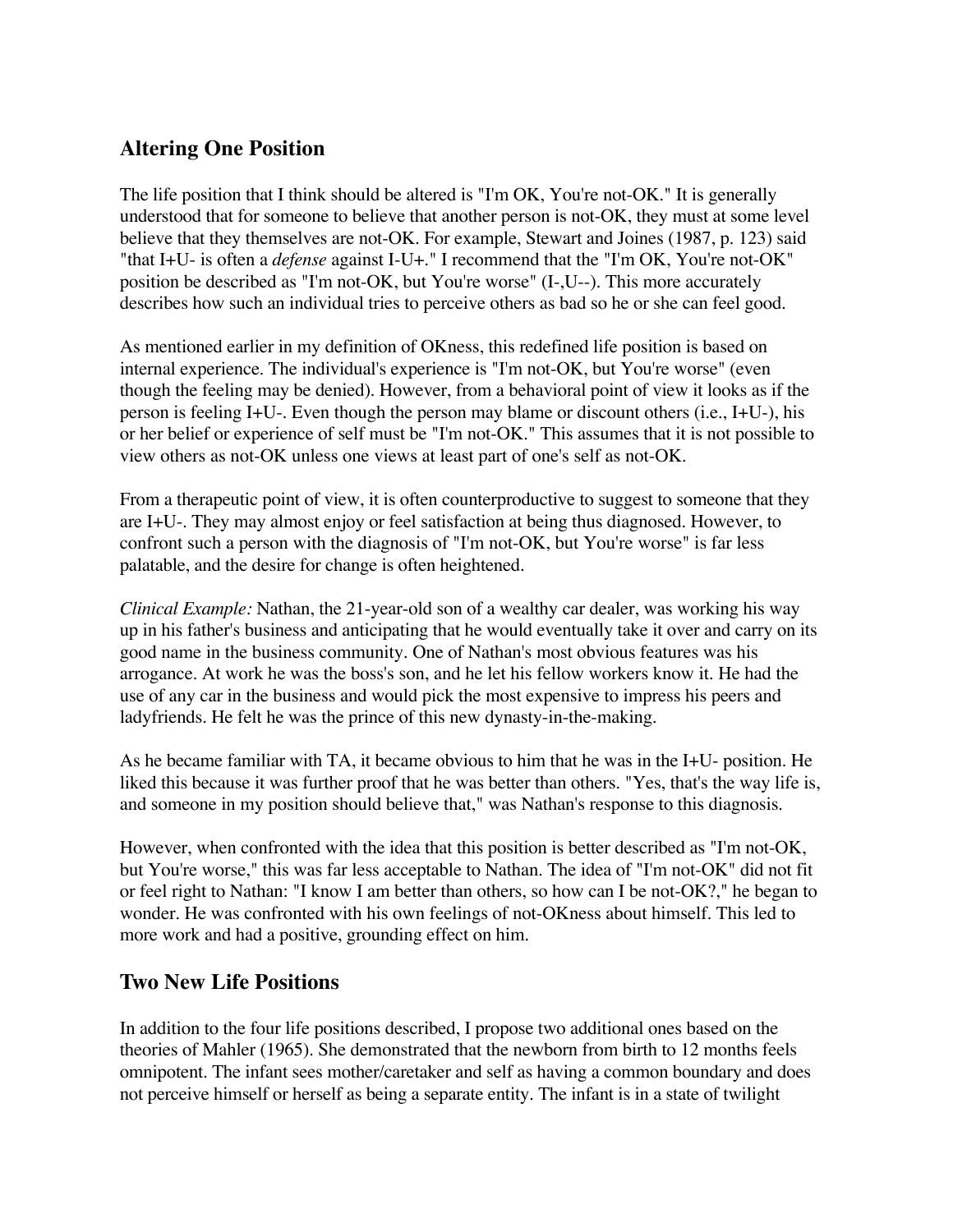existence in which he or she does not seem to know where he or she begins and where the other leaves off. It is only after achieving this strong attachment in the first 12 months that the baby spends the next 24 months endeavoring to become a separate individual. (See White 1985b, for a description of a triphasic separation-individuation theory which suggests that, after the initial bonding, it takes three stages of rebellion, up to the age of 18 years, to become a psychologically separate individual.)

In light of Mahler's (1965) theory, two new life positions are created. I propose that in the first one or two years of life the infant adopts a life position of either "I'm OK, You're Irrelevant" (I+U?) or "I'm not-OK, You're Irrelevant" (I-U?). In the first years of life the infant only considers itself; others are irrelevant to its psyche.

Further support for these two new life positions comes from the work of Piaget (1926/1929). In fact, his theory suggests that they last longer than just the first two years of life. Piaget says that a young child's thinking is animistic, that is, it attributes consciousness to inanimate things. For instance, a young child may be under the illusion that the moon and sun follow him when he is running. He may think magically, "I make them move," or he may think animistically, "They follow me." These beliefs show an egocentric perception of the world, one in which external events or others only have a relevance to self and thus to one's OKness. Such egocentric beliefs continue up to the age of six or seven, at which point they go through the four stages of animism until they are finally discarded around age 12. This suggests that the life positions of I+U? and I-U? last at least in some rudimentary form until the beginning of adolescence.

## **Features of I+U? and I-U?**

The position of I+U? is the normal state of affairs for the very young child. In fact, I suggest that it is the normal position at birth. This differs from Steiner (1974), who said that at birth we are in the position of I+U+. My disagreement with this is that at birth the infant has no conception of others, so he or she can not decide if they are OK or not.

Some people become fixated at these early stages of I+U? or I-U?. They have a poor sense of self and of their boundaries. The first example is the narcissistic person, someone who is so self-centered that others are not even considered to be OK or not. This person stays, to some extent, in the position of I+U?. A good example of this is the character Mozart in the movie *Amadeus.* As portrayed, he was self-centered to the point of not really considering others. Those who did come into his life were dealt with angrily, but in actuality they were viewed as side irritations rather than being defined as "not-OK."

It should be mentioned, however, that the narcissistic person does achieve some degree of understanding of self and others and does define the OKness of others to some degree. To not achieve any understanding leaves one in the position of what Mahler (1965) calls the "symbiotic-psychotic syndrome" (p. 162). This is a true example of the person who does not get past the I+U? or I-U? stage of development. Such individuals are so symbiotic that they never decide about the OKness of others, and as a result they remain psychotic. Whether they become I+U? or I-U? depends on which decision they make about themselves.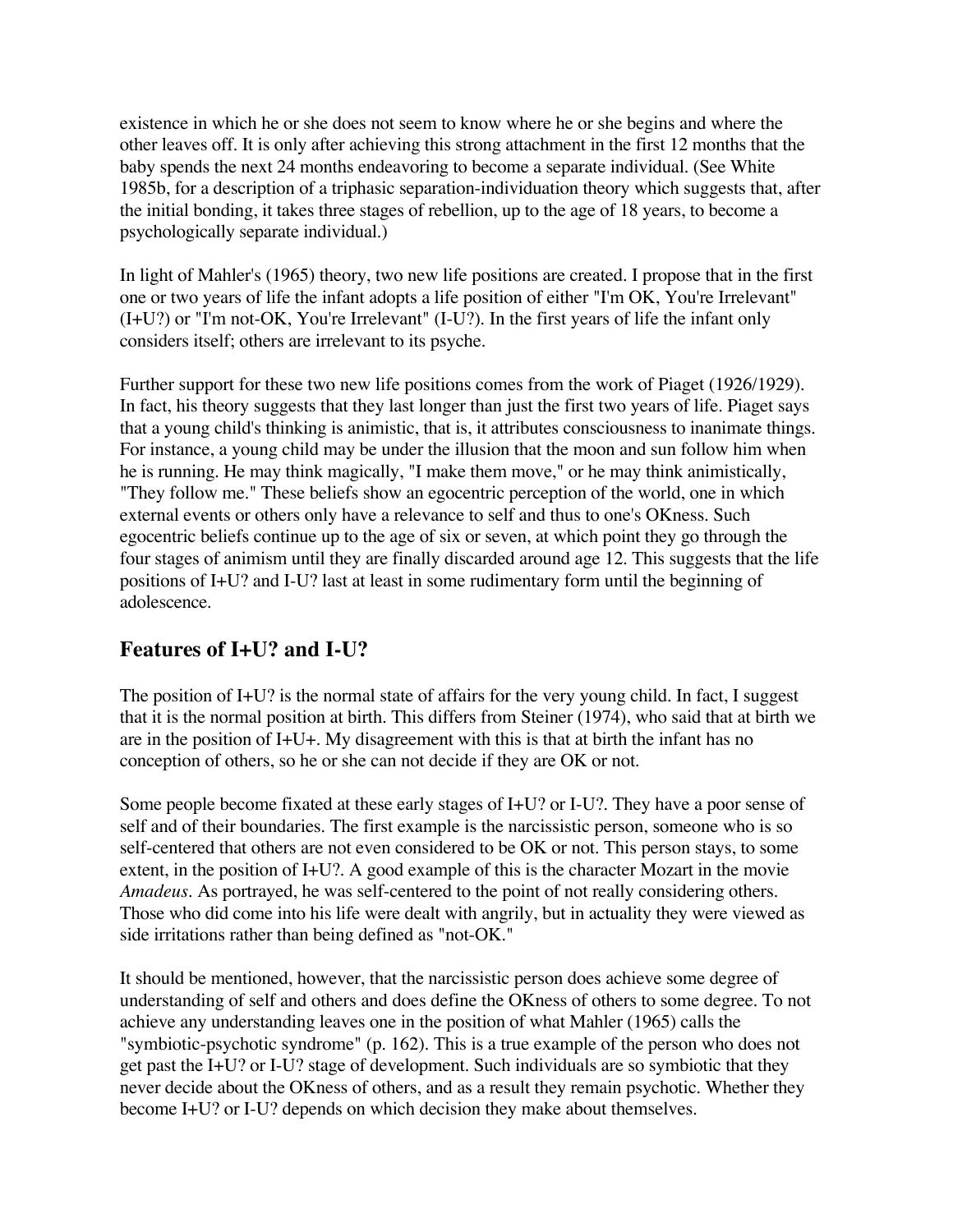Viewing the narcissistic personality in this way suggests new treatment options. If a client views others as being irrelevant, then the goal is for him or her to decide about the OKness of others (e.g., one would hope that he or she decides on "You're OK" rather than on "You're not-OK").

Treatment strategies can be carried out at two levels. First, at the behavioral level it is necessary for the therapist to make himself or herself relevant to the client. These clients naturally view the therapist as irrelevant, so transactions by the therapist need to counter this. Through confrontation of the client's belief and assertion of the therapist's own thoughts, needs, feelings, and so on, the therapist's OKness is almost "imprinted" on the client. Softer, nondirective, nurturing approaches are nonproductive with this group of clients because it is easy for them to avoid feeling any impact, and hence the world remains irrelevant.

The second level of treatment is the transference level (White, 1985b). This is another way in which the client can be forced to notice that there are other people in the world. Establishing a strong transference attachment without a symbiosis means that the client is once again in a position to attempt psychological separation. It is in this separation that most of us learn about the relevance of others. That is, by separating we realize the other is not just an extension of ourselves. Thus, transferential treatment is most useful in treating those individuals stuck at the I+U? or I-U? stages.

The position of "I'm not-OK, You're Irrelevant" is best seen in the schizophrenic individual. Anyone who has seen a schizophrenic person moving into a psychotic phase will be impressed by the self-centered quality of the individual. It is as though others do not exist or are, at best, irrelevant. For this reason, I do not see the schizophrenic person coming from the I-Uposition. They are too regressed to even consider the value of others, and it is obvious that they view themselves as being worthless. Hence we have the psychological position of "I'm not-OK, You're irrelevant." Such people are turned inward so much that others are not even recognized. In addition, there is often considerable self-hatred, equivalent to the life position "I'm not-OK."

The individual with a borderline personality disorder also manifests the life position of I-U?, but to a less intense degree than the schizophrenic. The borderline has little liking or respect for self ("I'm not-OK") and a poor sense of his or her own boundaries. Those attachments or bonds that are made are so intense that the individual almost cannot distinguish the other from the self. When this happens the other person's OKness is irrelevant.

## **Autonomy and Life Positions**

It has been well documented in the TA literature that "I'm OK, You're OK," (I+U+) is the healthy or autonomous life position. I question, however, now successful and free the I+U+ individual actually is. How effectively assertive are such individuals, especially in conflicts in which they need to state their needs and wants in contradiction to another person's needs? I think that they may be too considerate. I contend that to get one's needs and wants satisfied to the detriment of another person's needs, one has to adopt the life position of "I'm a Bit More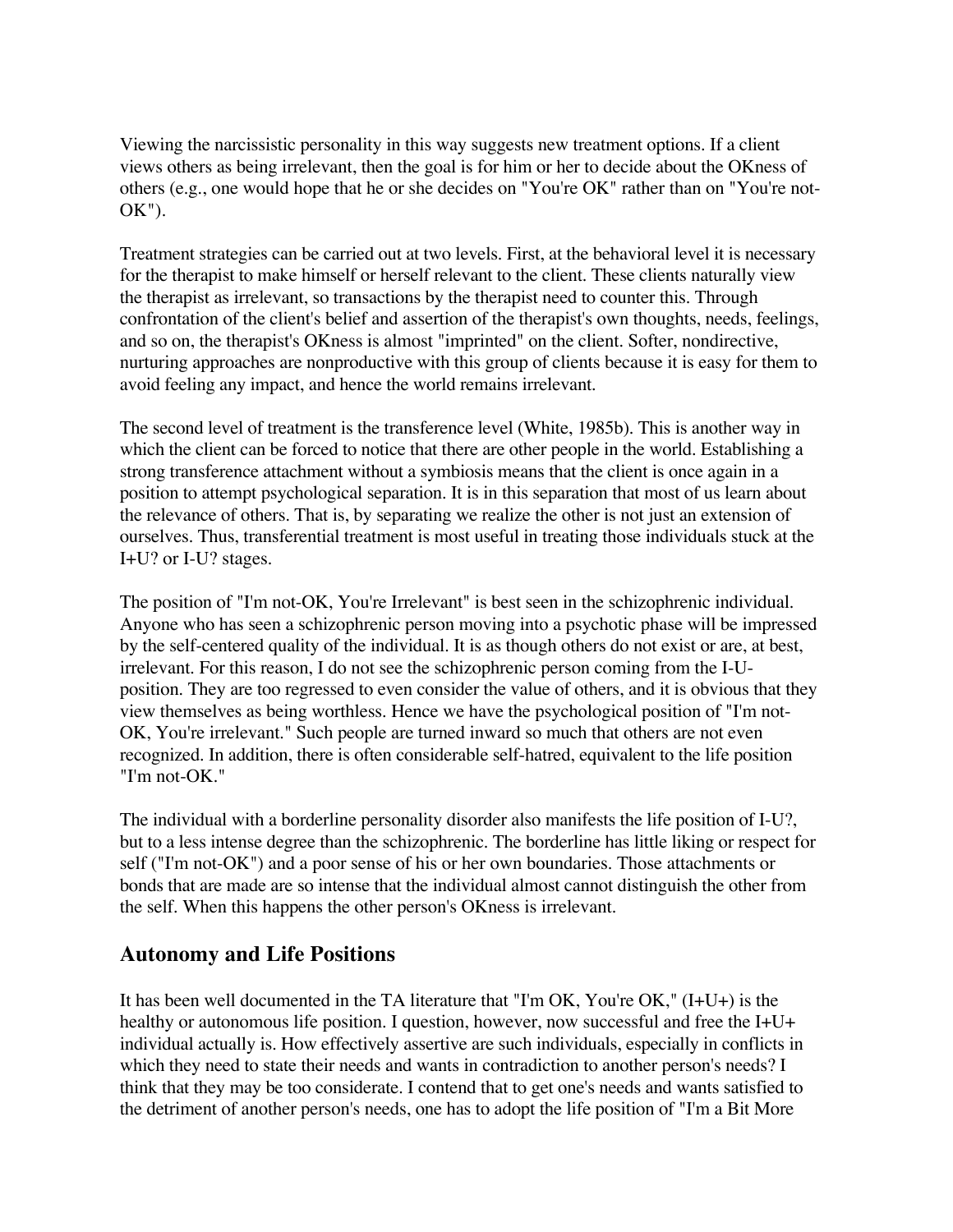#### OK Than You Are" (I++U+).

Thus we have the seventh and final life position. Those who operate from an I+U+ position are distinguishable from those in the  $I++U+$  position. The true "winner" position is the  $I++U+$ position. Using my definition of life positions as described earlier, the "++" versus a "+" implies some sort of a rating scale. Although I do not like saying it, I believe it to be true. Certainly it is better if both persons can get their needs met. However, if the needs of two people are in conflict and each consistently feels and behaves as though his or her needs are the ones that should be met, this implies a judgment by each person that his or her needs are more important. This is the assumption underlying assertiveness training, for example.

So, what is it that separates the positions of  $I+U+$  and  $I+U+$ ? Take the holidays, for instance. When someone enjoys a holiday feast, does he or she think about the starving millions around the world or even those just across town who have nothing to eat? I contend that if one enjoys the food, then one is not viewing others as OK as oneself. In contrast, the true I+U+ person must, at least to some extent, be a social activist and not have too many of the finer things of life. In fact, such individuals show characteristics that have been attributed to the I-U+ individual. However, I believe it is incorrect to simply subsume the I+U+ position as a subset of the I-U+ position. There are definite differences in that the I+U+ person does not see the self as bad or not as worthy as others. The I+U+ person is not self-effacing or self-deprecating, nor is he or she depressive or suicidal the way the I-U+ person can be. The I+U+ person is a giver/ social activist in the true sense of the word.

The I+U+ individual differs from the I++U+ person in that the latter enjoys the niceties of life if he or she can afford them. At the same time, the I++U+ person sees others as OK so he or she is not greedy or exploitative.

For a more specific example, consider a situation in which my child has a fight with another child at school. I naturally tend to believe my son's version of the story over the other child's. This, I propose, shows my son that I feel he is a bit more important or OK than the other child. My bias is toward my own son; I do not treat him as totally equal to the other child. Hence he will tend to develop a position of I++U+ rather than I+U+.

Why propose the idea of the I++U+ position? First, theoretically the idea of I+U+ is so central to TA theory that it seems important to publicly debate it, not just to take its assumptions for granted. Second, with regard to parenting, this position gives implicit permission to raise children in this way. I believe that to raise a child in such a way that he or she is not treated as special or as having value over others is not healthy.

## **The Need to Teach the I++U+ Position**

As a result of watching children in vivo and in play therapy groups, I have noticed that they do not naturally see other children as OK. Rather, they need to learn this by being confronted by other children, by having limits set by adults, and by having to share and compensate for other human beings in the world. Children raised in too permissive an environment do not naturally see others as OK as they are. I do not wish to sound too pessimistic, and I do agree that some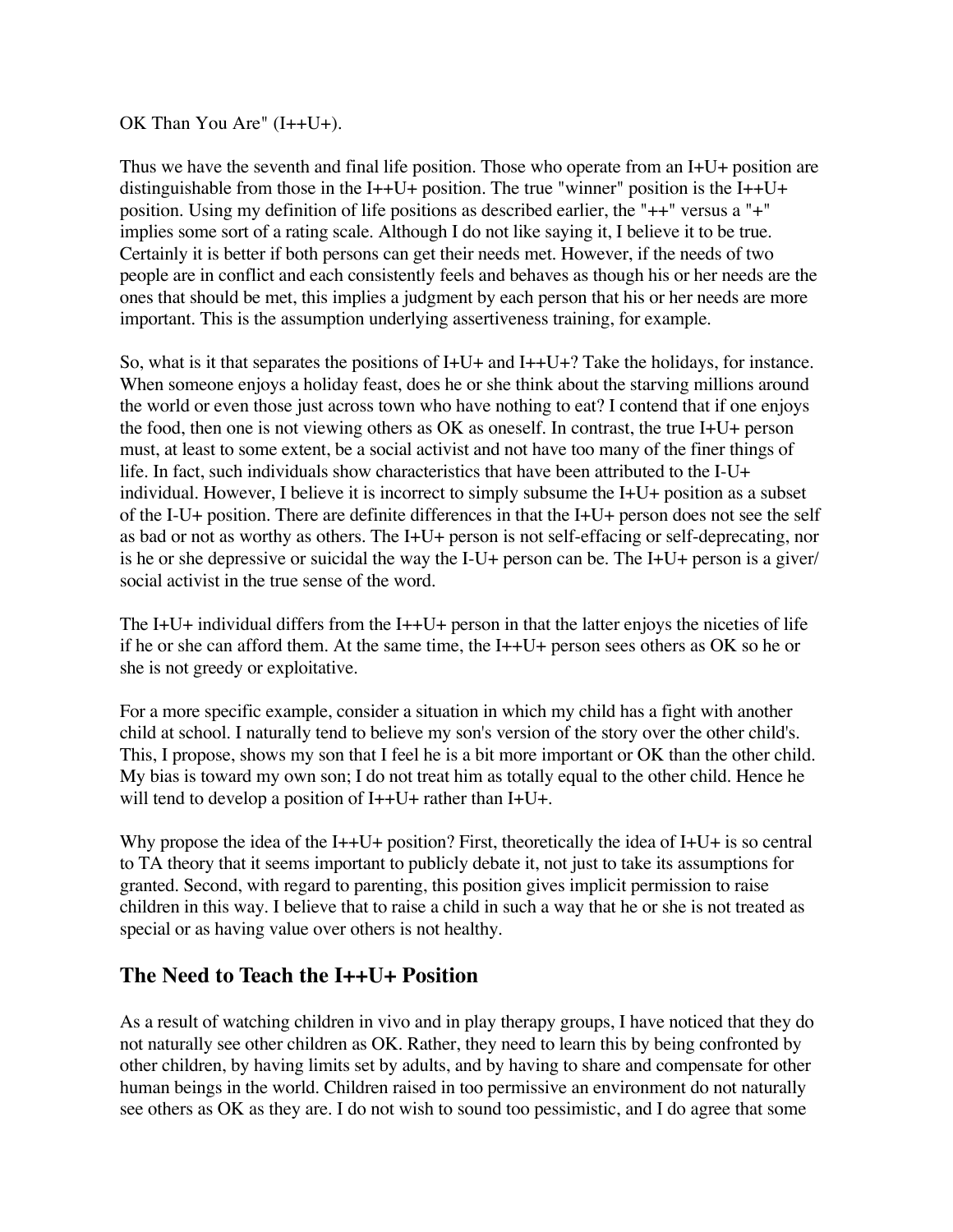children make this adjustment better than others, so I am suggesting a matter of degree.

From a developmental point of view, children start in the I+U? position. If given total permission, they will either stay as I+U? or more likely move to I-U--. If, instead, they are given the correct quota of positive conditional and unconditional strokes, as well as negative conditional strokes, then they will end up in either  $I+U+$  or  $I++U+$ .

## **Solidness of the I+U+ and I++U+ Positions**

How solid do the life positions of I+U+ and I++U+ become? Perhaps those who achieve these life views only stay there because the world demands it. Maybe these life positions remain fragile and never really take over from the more primal life positions of I+U? or I-U--. I say this because it has been my observation that many people who are either powerful, rich, famous, good looking, or some combination of these, are not particularly nice. They do not have to be nice. As a result of their "specialness," others are attracted to them; they can discount others more and get away with it. I am not suggesting that this is good or bad, or whether perhaps only a certain type of person is attracted to the "hero" role. What I am saying is that if someone does not have to be nice and considerate of others, they probably will not be.

I think that humans basically tend to be either I+U? or I-U--. Those who develop to the position of I+U+ or I++U+ only stay there because they must to keep others around and to lead a normal life. If one is given or attains power, money, fame, or attractiveness, then there is an ever-present pull to begin disregarding the needs, wants, and importance of others. Wise individuals somehow avoid this pull, buit the pull remains.

## **Conclusion**

The seven life positions as proposed in this article are:

- 1. "I'm OK, You're Irrelevant" (I+U?)
- 2. "I'm not-OK, You're Irrelevant" (I-U?)
- 3. "I'm not-OK, You're not-OK" (I-U-)
- 4. "I'm not-OK, But You're Worse" (I-U--)
- 5. "I'm a Bit More OK Than You Are" (I++U+)
- 6. "I'm OK, You're OK"  $(I+U+)$
- 7. "I'm not-OK, You're OK" (I-U+)

Some of the more obvious features of the various life positions are summarized as follows:

**I+U?:** Position at birth; no sense of boundaries between self and others; animistic thinking; narcissistic personality; ideas of reference; symbiotic-psychotic syndrome; autism; dependent personality; normal stage of development.

**I-U?:** Similar to the I+U? position in terms of lack of boundaries, animistic thinking, and ideas of reference. In this case, however, the person decides he or she is not-OK. Borderline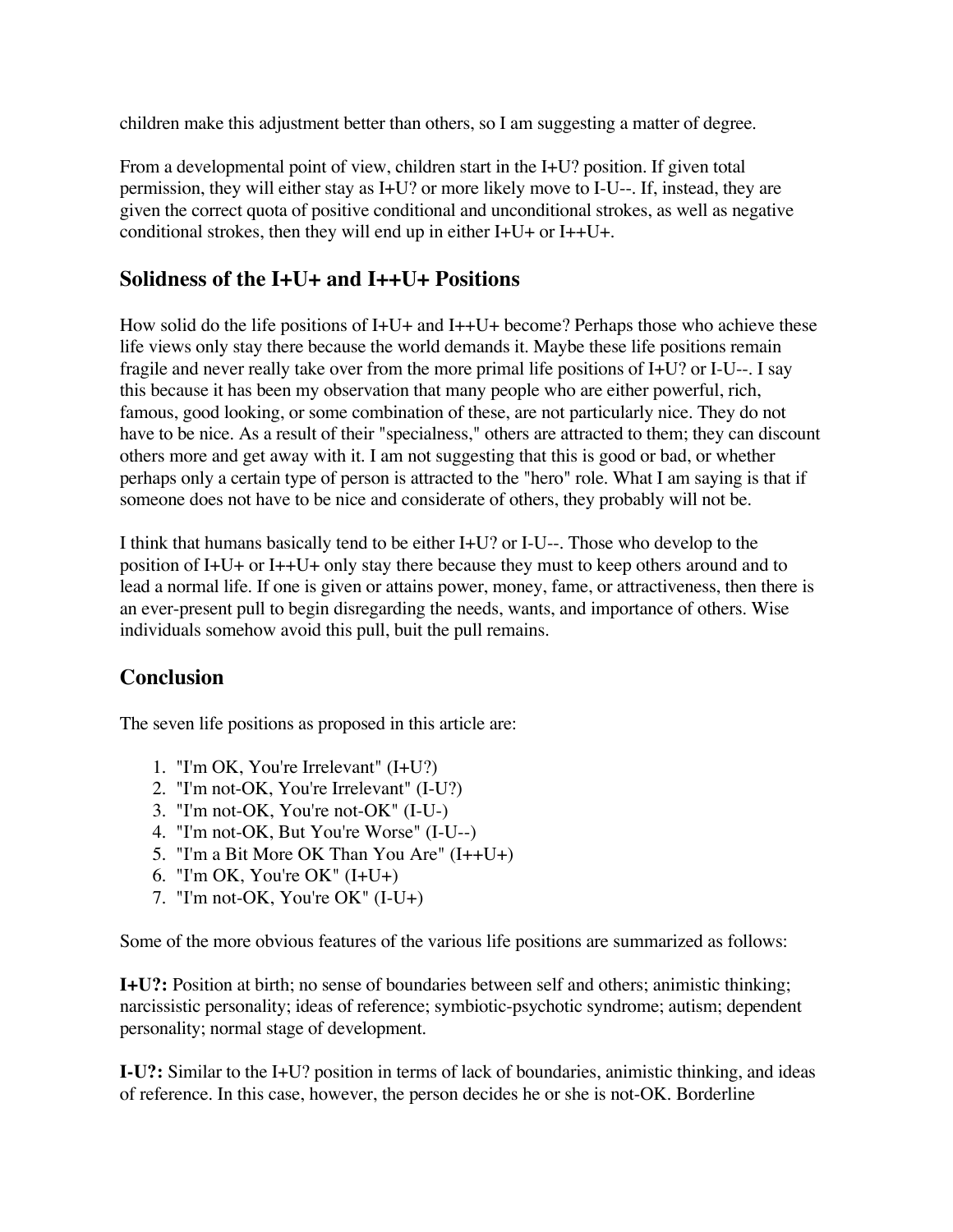personality; schizophrenia; formed prior to six months of age; those antisocial personalities for whom the inability to empathize with their victims is a prominent feature may fall into this group.

This position develops from the I+U? position (i.e., the birth position) as soon as the young child is confronted with parenting that is sufficiently adverse to cause the child to decide that he or she is not-OK. Logically, as soon as one develops a sense of others' OKness, then the positions of I+U? and I-U? can no longer be maintained.

**I-U-:** Similar to prior descriptions in that it is a "Get-nowhere-with" position. Such individuals, however, have a sense of self and of their boundaries. As a result, this group does not include those abnormal states in which there are boundary problems. This position develops from the I-U? position when the child is allowed to form a sense of self. Often the schizoid personality falls into this life position.

**I-U--:** This position was previously referred to as the I+U- life position. Although at the behavioral level I+U- seems to be the correct description for such individuals, it fails to indicate that they have their own feelings of not-OKness and view others as being less OK to convince themselves that they are OK. Therapeutically it is more effective to diagnose such a person as I-U-- because this designation confronts the denial strategy used by him or her.

**I++U+:** The winner or autonomy position, previously described as the I+U+ position. In normal development this position naturally follows from the previous I+U? position, roughly around the age of four (depending on the theory of child development to which one subscribes).

**I+U+:** This position does not define the individuals who will cope best or most effectively in life. Rather, people in this position will tend to be too accommodating to others' needs, thus manifesting qualities similar to those found in the I-U+ position. However, the I+U+ individual is not a self-hater as is the I-U+ person.

**I-U+:** Similar to previous ideas about this position. The depressive position of "Get-awayfrom."

The risk in writing an article such as this is that one may end up with a more complicated theory while practically speaking being no better off. However, I believe that the clinical gains obtained from the new material described here are sufficient enough to justify its presentation. It is hoped that readers will come to their own conclusions and then respond accordingly.

*Tony White is a registered psychologist in private practice in Perth, Western Australia. He also runs a training program for both Certified and Teaching and Supervising Transactional Analysts. Please send reprint requests to Tony White, 136 Loftus St, North Perth WA 6006, Australia.*

## **References**